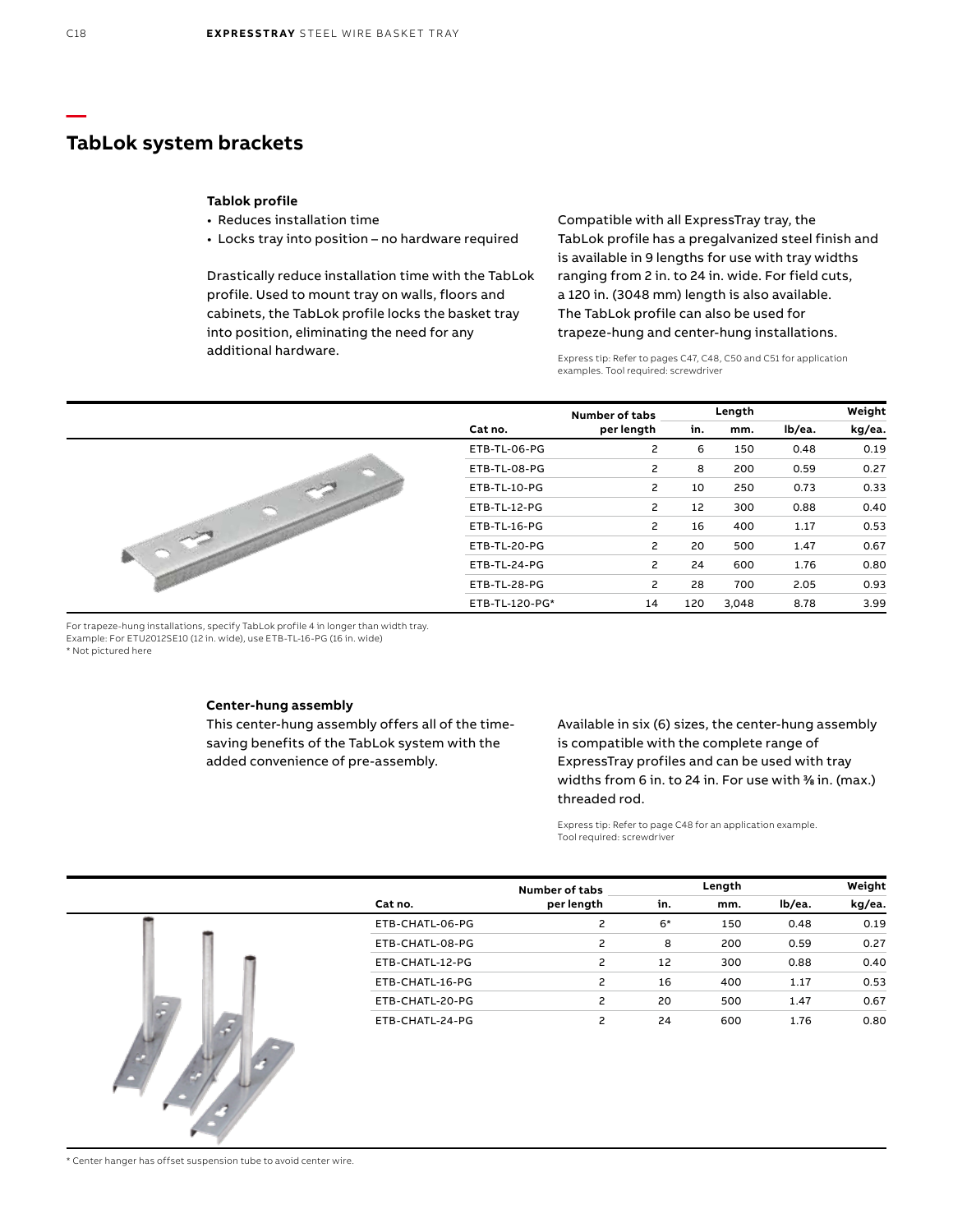## **TabLok system brackets**

**—**

#### **Stand-off bracket**

For use in the attachment of U- and C-profile tray to floors or walls, the stand-off bracket raises the tray away from the mounting surface.

### Available in 4 in., 6 in., 8 in. and 12 in. widths.

Express tip: Refer to page C49 for an application example.

|                                                                                                                                                              |                           | Width (W) |            | <b>Material thickness</b>        |                                                                            | Weight                                        |
|--------------------------------------------------------------------------------------------------------------------------------------------------------------|---------------------------|-----------|------------|----------------------------------|----------------------------------------------------------------------------|-----------------------------------------------|
| Cat no.                                                                                                                                                      | in.                       | mm        | in.        | mm                               | lb/ea.                                                                     | kg/ea.                                        |
| ETB-2004TL-PG                                                                                                                                                | 4                         | 100       | 0.125      | 3                                | 0.35                                                                       | 0.14                                          |
| ETB-2006TL-PG                                                                                                                                                | 6                         | 150       | 0.125      | 3                                | 0.43                                                                       | 0.17                                          |
| ETB-2008TL-PG                                                                                                                                                | 8                         | 200       | 0.125      | 3                                | 0.50                                                                       | 0.21                                          |
| ETB-2012TL-PG                                                                                                                                                | 12                        | 300       | 0.156      | 4                                | 0.84                                                                       | 0.37                                          |
| <b>Diagrams</b><br>0.67 in.<br>$\frac{0.31 \text{ in.}}{7.9 \text{ mm}}$<br>$\frac{18 \text{ in.}}{5 \text{ mm}}$<br>$17.1 \text{ mm}$<br>1.575 in.<br>40 mm | end<br>1.377 in.<br>35 mm |           | 0<br>30 mm | 0.354 in./9 mm x 0.590 in./15 mm | $0.43$ in.<br>$11 \, \text{mm}$<br>▏◘<br>W<br>W + 2.362 in.<br>$W + 70$ mm | ○<br>$\frac{0.59 \text{ in.}}{15 \text{ mm}}$ |

#### **"J" style bracket**

The "J" bracket with TabLok profile provides a secure attachment surface requiring no additional hardware for mounting ExpressTray to ceilings.

This bracket is available in 6 in., 8 in., 10 in. and 14 in. lengths to accommodate wire basket profiles up to 12 in. wide and 4 in. high. Available in pregalvanized steel.

Express tip: Refer to page C50 for an application example. Tool required: screwdriver

|               |                        |     |     |            |                        |                     | Weight             |
|---------------|------------------------|-----|-----|------------|------------------------|---------------------|--------------------|
| Cat no.       | No. of tabs            | in. | mm  | lb         | kg                     | lb/ea.              | kg/ea.             |
| ETB-JTL-06-PG | 2                      | 6   | 145 | 264        | 120                    | 1.16                | 0.53               |
| ETB-JTL-08-PG | 2                      | 8   | 195 | 175        | 80                     | 1.30                | 0.59               |
| ETB-JTL-10-PG | $\mathsf{S}$           | 10  | 245 | 137        | 62                     | 1.50                | 0.68               |
| ETB-JTL-14-PG | $\mathsf{S}$           | 14  | 345 | 100        | 45                     | 1.79                | 0.81               |
|               | <b>Diagrams</b>        |     |     |            |                        | 120 mm              |                    |
|               | 2.36 in.<br>c<br>60 mm |     |     |            | 1.06 in.<br>27 mm<br>ᆋ |                     | 6.88 in.<br>175 mm |
|               |                        |     |     | Length (L) |                        | <b>Maximum load</b> | 4.72 in. $\qquad$  |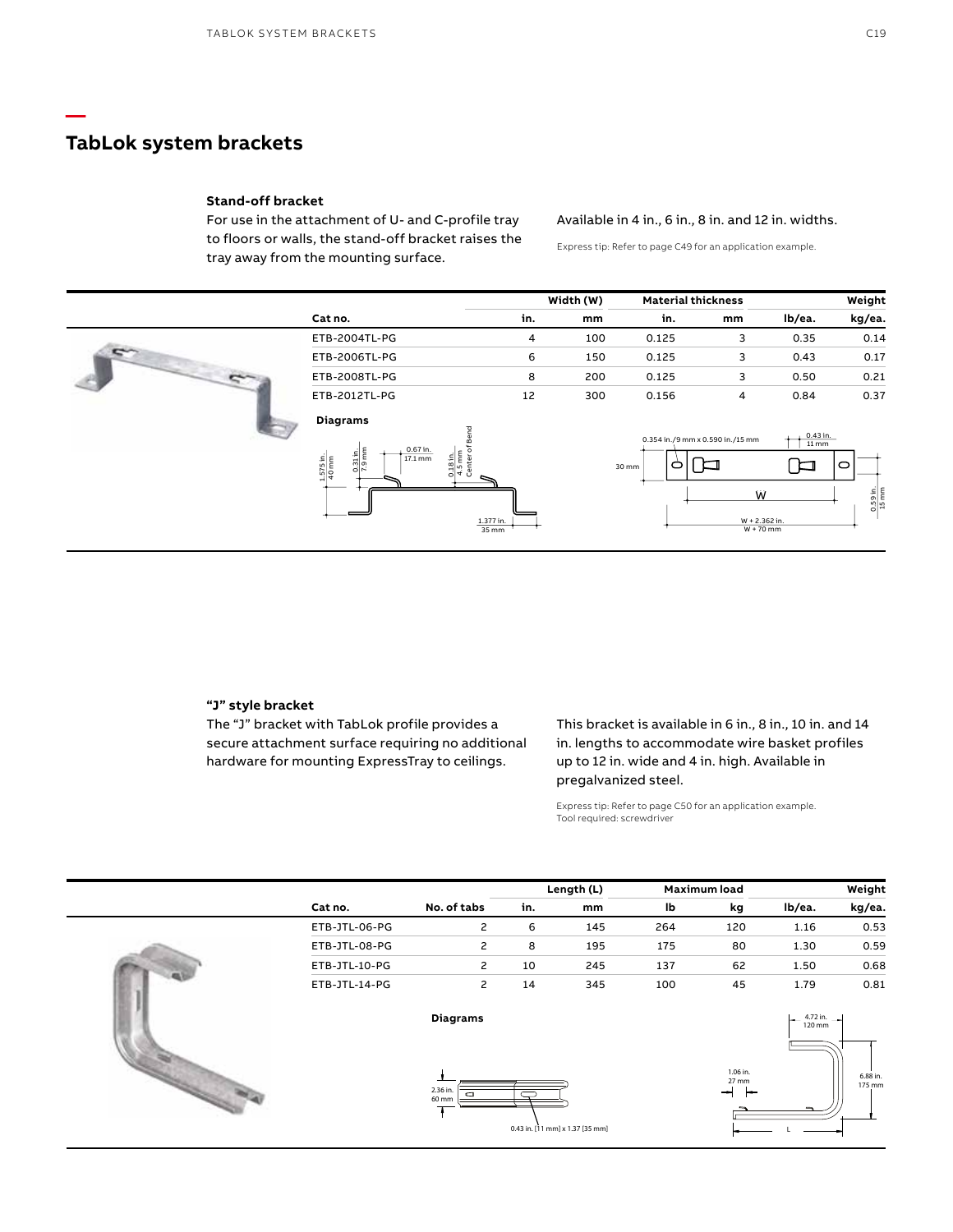## **TabLok system brackets**

#### **"L" style bracket**

The "L" bracket with TabLok profile provides a secure attachment surface requiring no additional hardware for mounting ExpressTray on ceilings, walls and floors.

Available in 6 in., 8 in., 10 in. and 14 in. lengths to accommodate "U" and "C" profiles up to 12 in. wide and 4 in. high. Available in pregalvanized steel.

Express tip: Refer to pages C50–C51 for application examples. Tool required: screwdriver

|                   |                                                       |                  |     | Length (L) |                 | Length (D) | Maximum load |                             |                              | Weight          |
|-------------------|-------------------------------------------------------|------------------|-----|------------|-----------------|------------|--------------|-----------------------------|------------------------------|-----------------|
|                   | Cat no.                                               | No. of tabs      | in. | mm         | in.             | mm         | lb           | kg                          | lb/ea.                       | kg/ea.          |
|                   | ETB-LS-06-PG                                          | 2                | 6   | 145        | 1.97            | 50         | 264          | 120                         | 0.73                         | 0.33            |
|                   | ETB-LS-08-PG                                          | 2                | 8   | 195        | 3.94            | 100        | 175          | 80                          | 0.90                         | 0.41            |
|                   | ETB-LS-10-PG                                          | 2                | 10  | 245        | 5.91            | 150        | 137          | 62                          | 1.06                         | 0.48            |
|                   | ETB-LS-14-PG                                          | $\mathsf{S}$     | 14  | 345        | 9.84            | 250        | 100          | 45                          | 1.34                         | 0.61            |
| $\mathbb{R}^{2n}$ | <b>Diagrams</b><br>--<br>$0.787$ "<br>$20 \text{ mm}$ | 1.061<br>$27$ mm |     |            | 4.75"<br>120 mm |            |              | 0.43" [11mm] x 1.38" [35mm] | 墨                            | 1.27<br>32.5 mm |
|                   |                                                       |                  |     |            | $\Box$          |            | $\Box$       |                             | T<br>$2.36^{\circ}$<br>60 mm |                 |

# **Brackets**

**—**

### **Standard "J" bracket**

The "J" bracket provides an attachment surface for mounting ExpressTray to ceilings. This bracket is available in 6 in., 10 in. and 14 in. lengths to accommodate U- and C-profiles of up to 12 in. wide and 4 in. high.

### Available in pregalvanized steel. Use in conjunction with bracket clamp on page C35.

Express tip: Refer to page C50 for an application example.

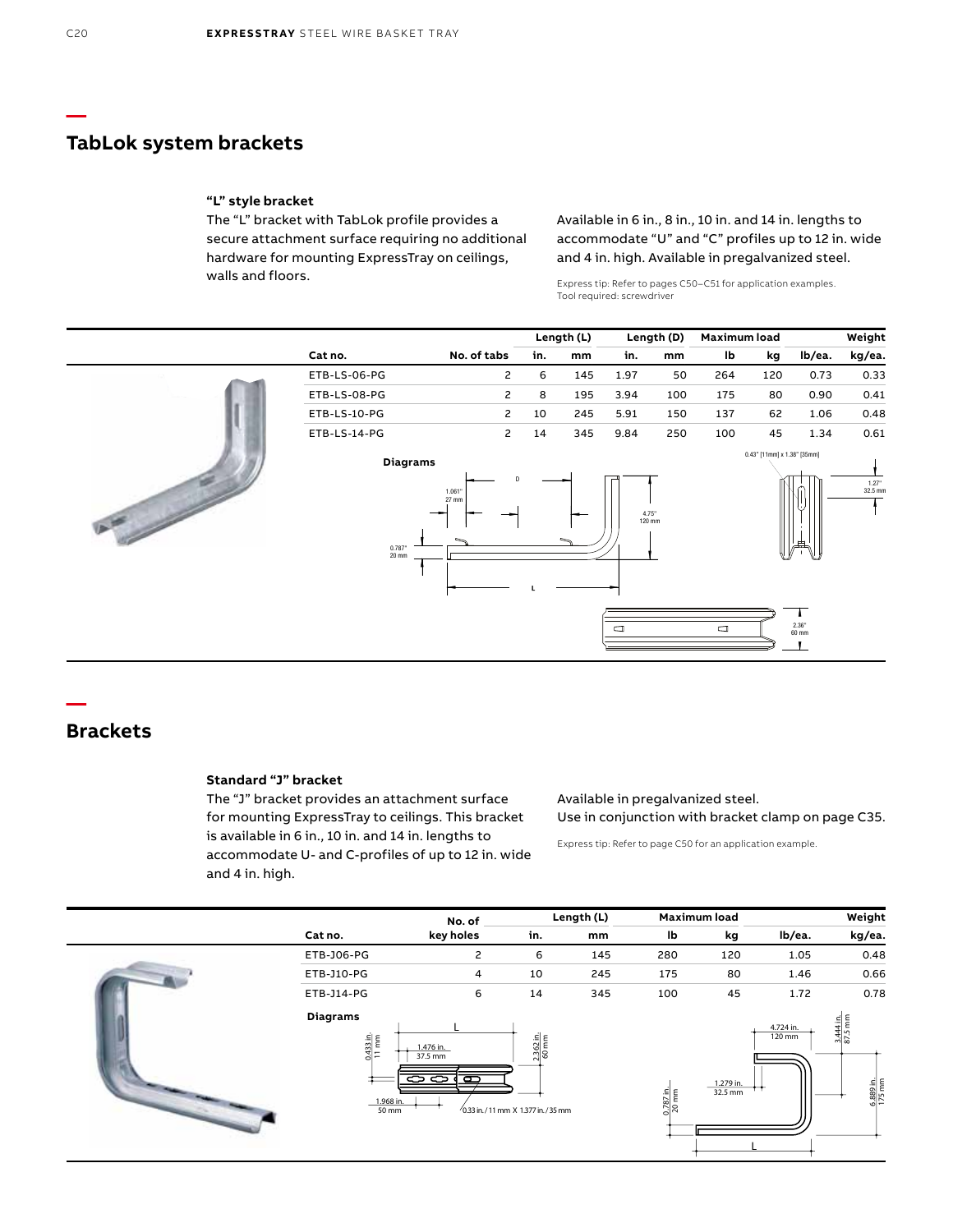# **Brackets**

**—**

#### **Standard "L" bracket**

The "L" bracket provides an attachment surface for ExpressTray on ceilings, walls and floors and is available in three sizes for use with the full range of U- and C-profiles.

Available in pregalvanized steel. Use in conjunction with bracket clamp on page C35.

Express tip: Refer to pages C50–C51 for application examples.

|                                                                                     | No. of                                                                              |                                        | Length (L) | <b>Maximum load</b>                                         |     |                                   | Weight                                            |
|-------------------------------------------------------------------------------------|-------------------------------------------------------------------------------------|----------------------------------------|------------|-------------------------------------------------------------|-----|-----------------------------------|---------------------------------------------------|
| Cat no.                                                                             | key holes                                                                           | in.                                    | mm         | lb                                                          | kg  | lb/ea.                            | kg/ea.                                            |
| ETB-L06-PG                                                                          | Ŧ.                                                                                  | 6                                      | 145        | 280                                                         | 120 | 0.78                              | 0.32                                              |
| ETB-L10-PG                                                                          | 3                                                                                   | 10                                     | 245        | 175                                                         | 80  | 0.99                              | 0.45                                              |
| ETB-L14-PG                                                                          | 5                                                                                   | 14                                     | 345        | 100                                                         | 45  | 1.30                              | 0.59                                              |
| <b>Diagrams</b><br>$\frac{0.275 \text{ in.}}{7 \text{ mm}}$<br>1.476 in.<br>37.5 mm | 1.377 in.<br>$35$ mm<br>0.433 in.<br>$11 \, \text{mm}$<br>ಕಕಾ<br>1.968 in.<br>50 mm | 0.275 in./7 mm<br>x<br>0.590 in./15 mm |            | $\frac{4.724 \text{ in.}}{120 \text{ mm}}$<br>0.787<br>20 m |     | 0.433 in./11 mm X 1.377 in./35 mm | 1.279 in.<br>32.5 mm<br>⋓<br>2.362 in.<br>$60$ mm |

#### **Adustable A-frame bracket**

The adjustable A-frame bracket can be used in conjunction with TabLok profile to create support stands or wall brackets for use on uneven surfaces.

### Bracket is fully adjustable – height varies from 5 to 8 in. – and is available in pregalvanized steel.

Express tip: Refer to page C53 for an application example. Tool required: 10 mm nut driver

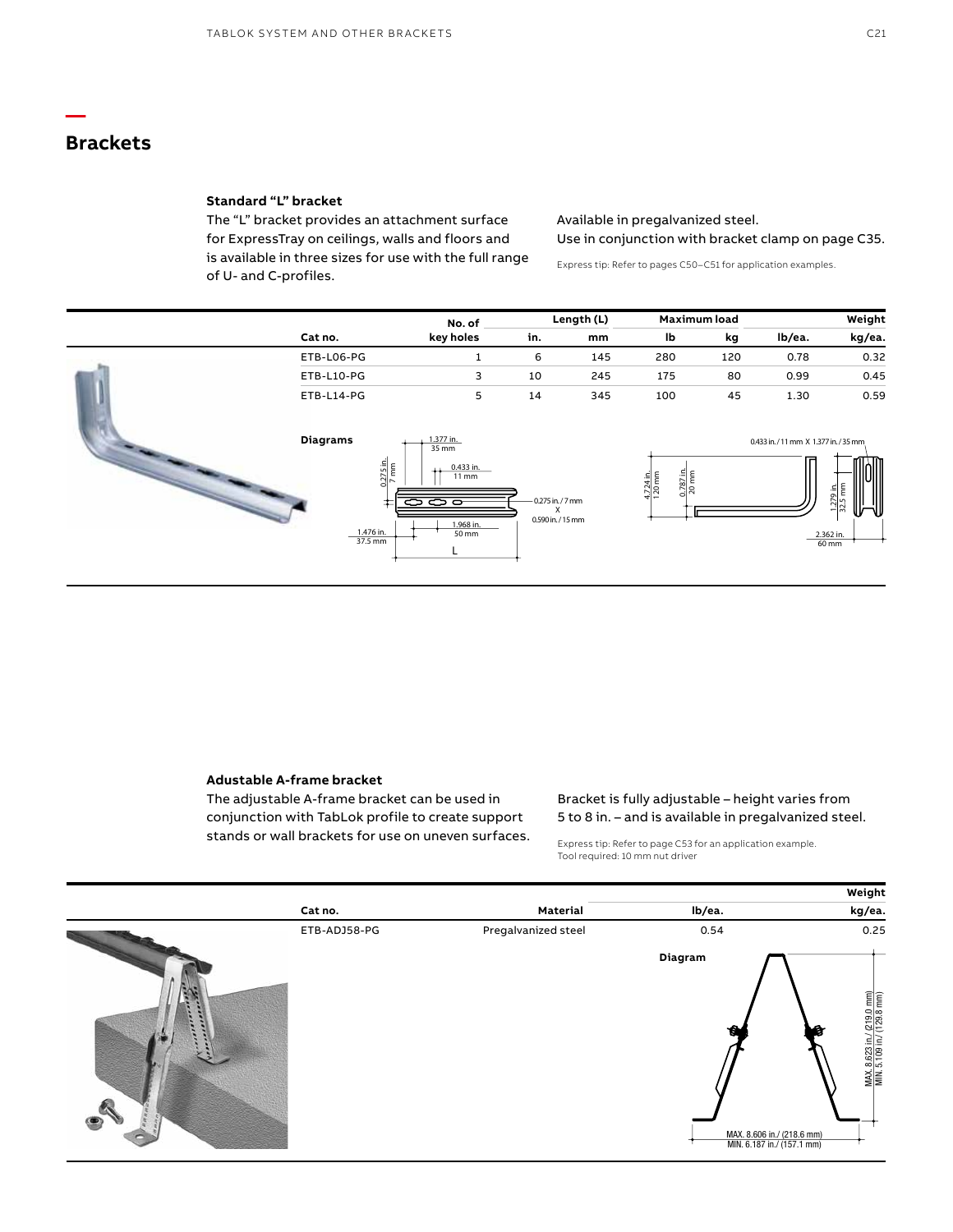# **Brackets**

#### **Under-floor support clamp**

The under-floor support clamp attaches to round and square floor posts and is used to support TabLok profiles in under-floor applications.

### Available in pregalvanized steel, the under-floor clamp is supplied with all necessary hardware.

Express tip: Refer to page C53 for an application example. Tool required: 10 mm nut driver



### **Under-floor U-bolt support**

The under-floor U-bolt support is used to attach TabLok or standard "L" brackets to round or square floor posts.

### Available in pregalvanized steel, the U-bolt support is supplied complete with hardware.

Express tip: Refer to page C54 for an application example. Tool required: 10 mm nut driver

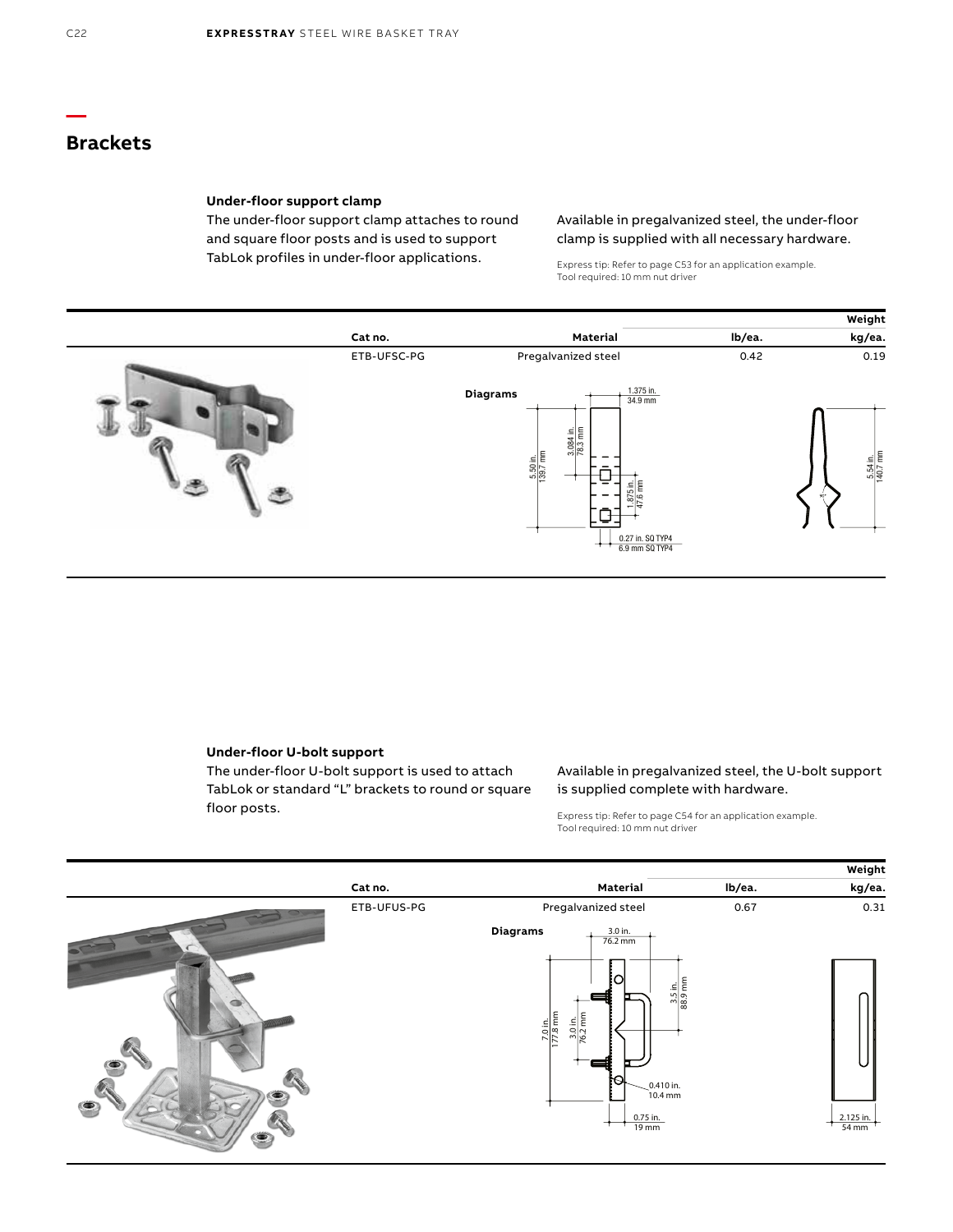## **Signal reference – grid connectors**



**—**

**Conductor**

Compress #8 AWG through 4/0 AWG cable.

- Clamp onto pedestal posts up to 1 in. diameter square and 11/4 in. round
- Can be used as "X" or "T" configuration cable to post
- High-conductivity wroughtcopper construction



**Installing tools and die codes TBM14M and TBM15I**

|               | conquetor   |             |          |               |
|---------------|-------------|-------------|----------|---------------|
| Cat no.       | range       | Die cat no. | Die code | Colour code   |
| <b>SRG8-4</b> | #8          | 15527SS     | 29       | Grey          |
|               | $#6 - #4$   | 15528SS     | 33       | <b>Brown</b>  |
| <b>SRG2-1</b> | $#2 - #1$   | 15508SS     | 42       | <b>Pink</b>   |
| SRG10-20      | $1/0 - 2/0$ | 15530SS     | 50       | Orange        |
| SRG30-40      | $3/0 - 4/0$ | 15511SS     | 54       | <b>Purple</b> |





Secure signal reference grid wires to raised-floor support posts.

- Range-taking design accepts #4 to #8 AWG grid wire and fits 3 ⁄4 in. square to 1 in. round
- Lay-in feature means no kinks or bends
- Quick, easy installation
- Only one screw to tighten
- Enable grid wire to make direct, low-resistance contact with support posts
- Stamped-steel construction, zinc plated



| Cat no.            | <b>Description</b>            | Wire range |  |
|--------------------|-------------------------------|------------|--|
| 3900 (Unit)        | 3/4 in. square to 1 in. round | #8–#4      |  |
| 3900BP (Bulk Pack) | % in. square to 1 in. round   | #8-#4      |  |